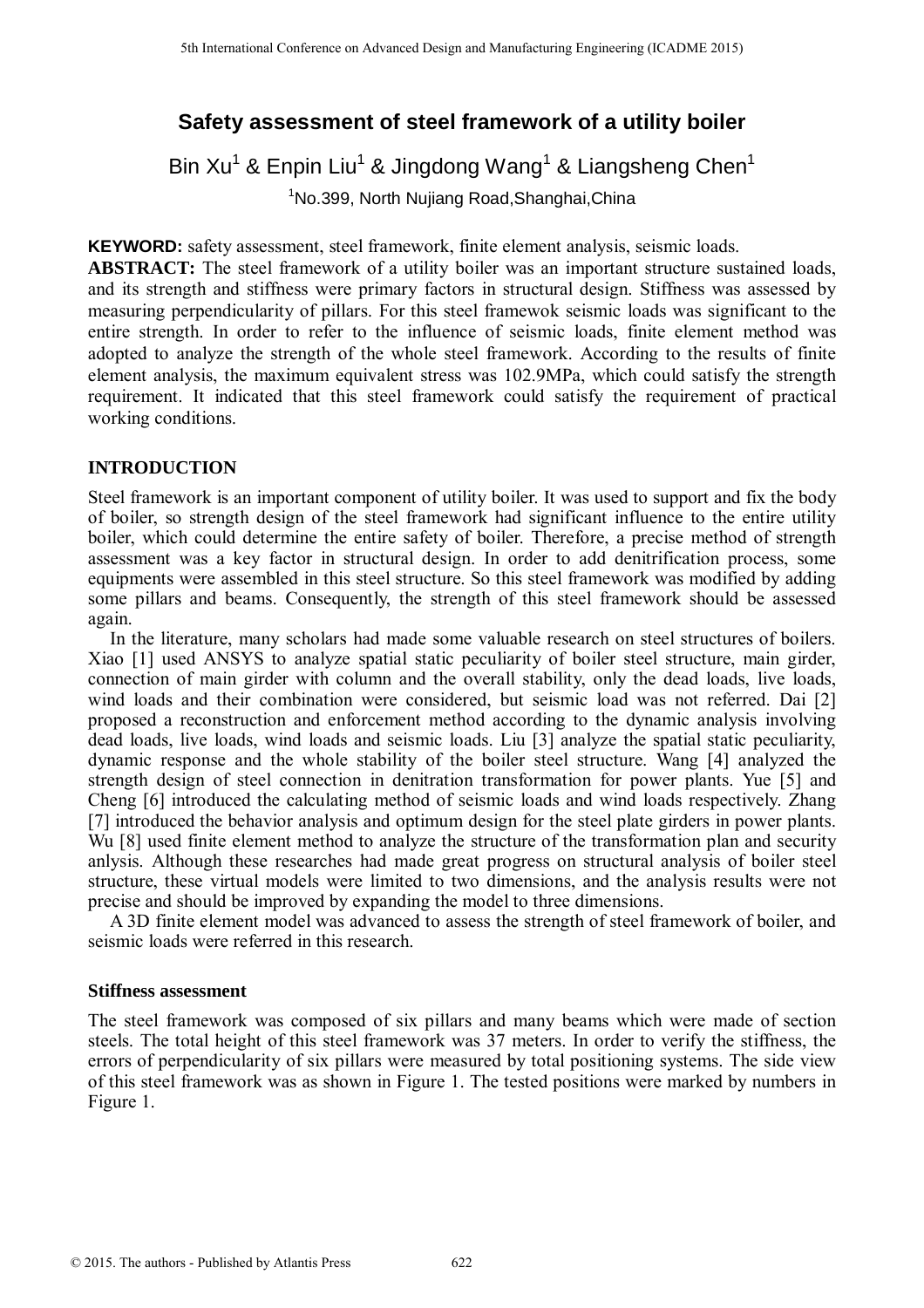

In Table 1, X was the tested direction in the coordinate of total positioning system. As listed in Table 1, the maximum error of perpendicularity of pillars was 33mm, which could satisfy the requirement of standards of boiler steel structures.

#### **Finite element analysis**

According to the drawings of reconstruction, A three dimensional model of the steel framework was built as shown in Figure 2. The loads of top plate of this boiler were 1352t, which included their gravity. The live loads of running layer could be imposed on the node of 8m and calculated by 10KN/m2. The gravity of other equipments was also considered, so the total dead loads were 2260t and the total live loads were 340t. Wind loads could be neglected since this steel framework located indoors.

Seismic loads were important to the strength of this steel framework. Referenced to standards of boiler steel structures, the aseismatic degree was defined as 7. According to the standards of steel structures, the peak value of ground shocking acceleration was 0.1g, and the coefficient of horizontal response was defined as 0.08. The damp ratio was equal to 0.035, and the coefficient of seismic loads influencing on top plane of the pillars was defined as 0.0482.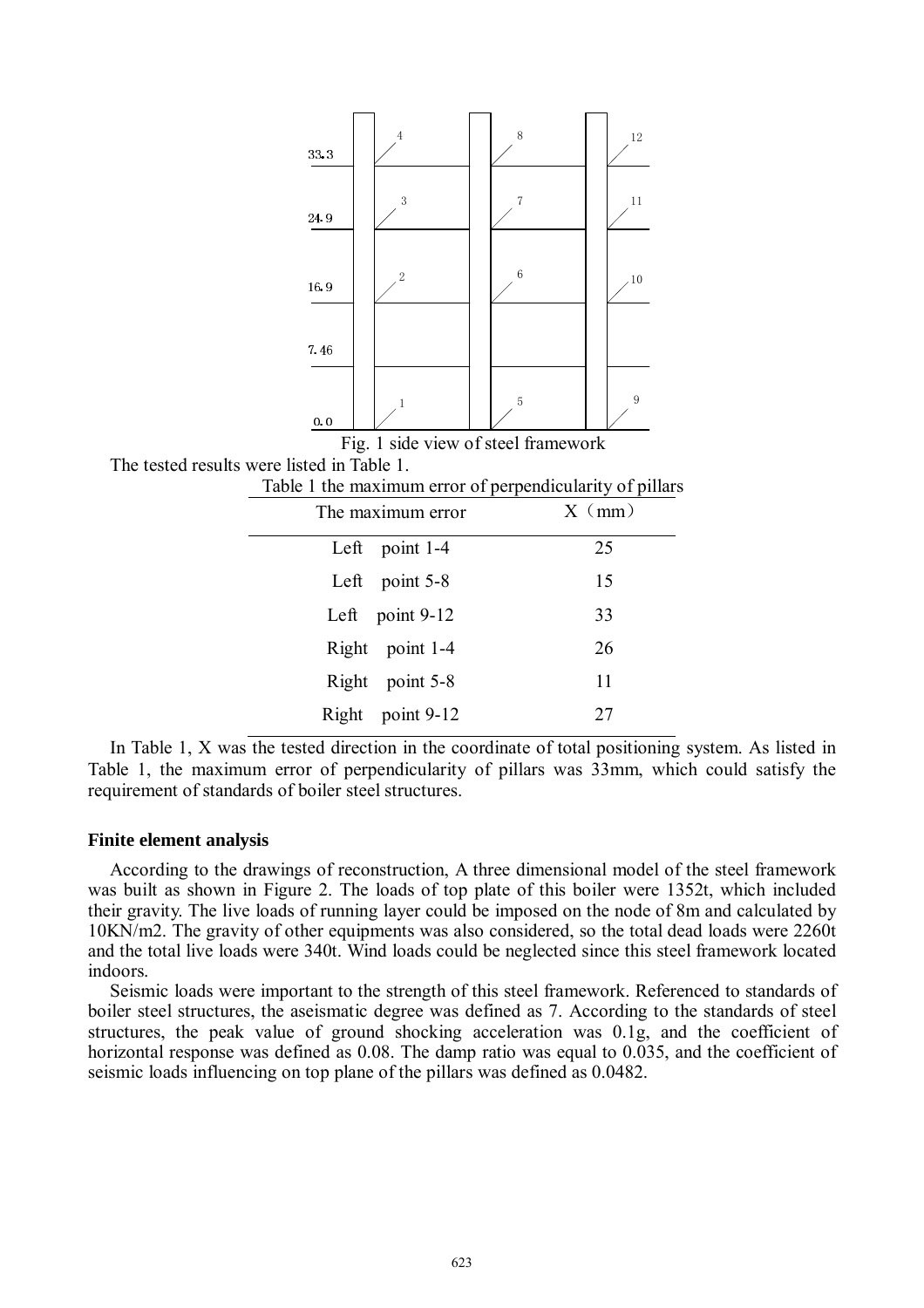

Figure 2 the three dimensional model of the steel framework

According to statistics of loads above mentioned, the seismic loads were 17t which should be imposed on the simulating models and the seismic loads were 11.2t imposed on the top plane.

In order to increase the simulating precision, solid elements were adopted to build a 3D finite element model; moreover sweep method and refining method were adopted too. The 3D finite element model was illustrated in Figure 3.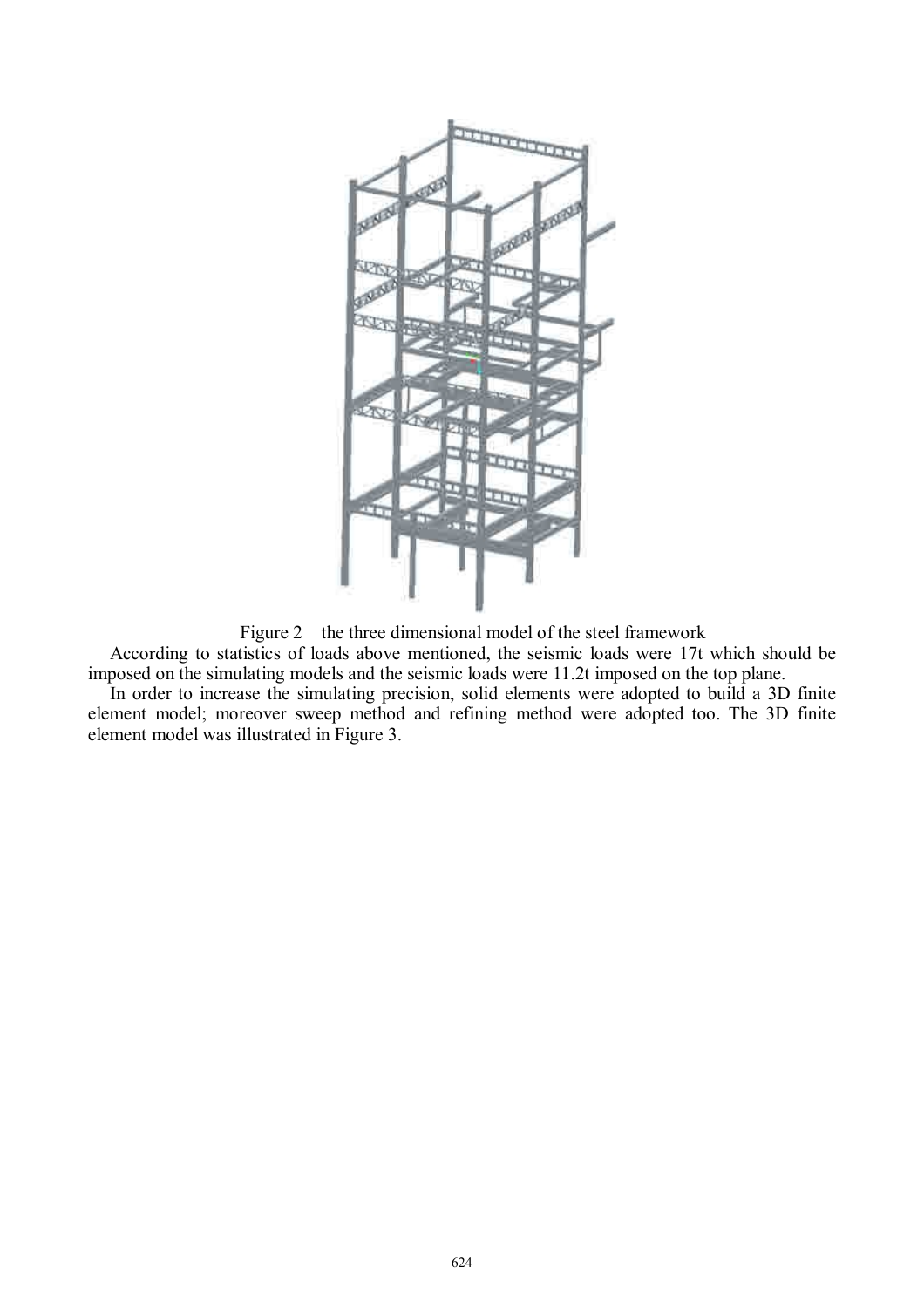





Fig 3 finite element model of the steel framework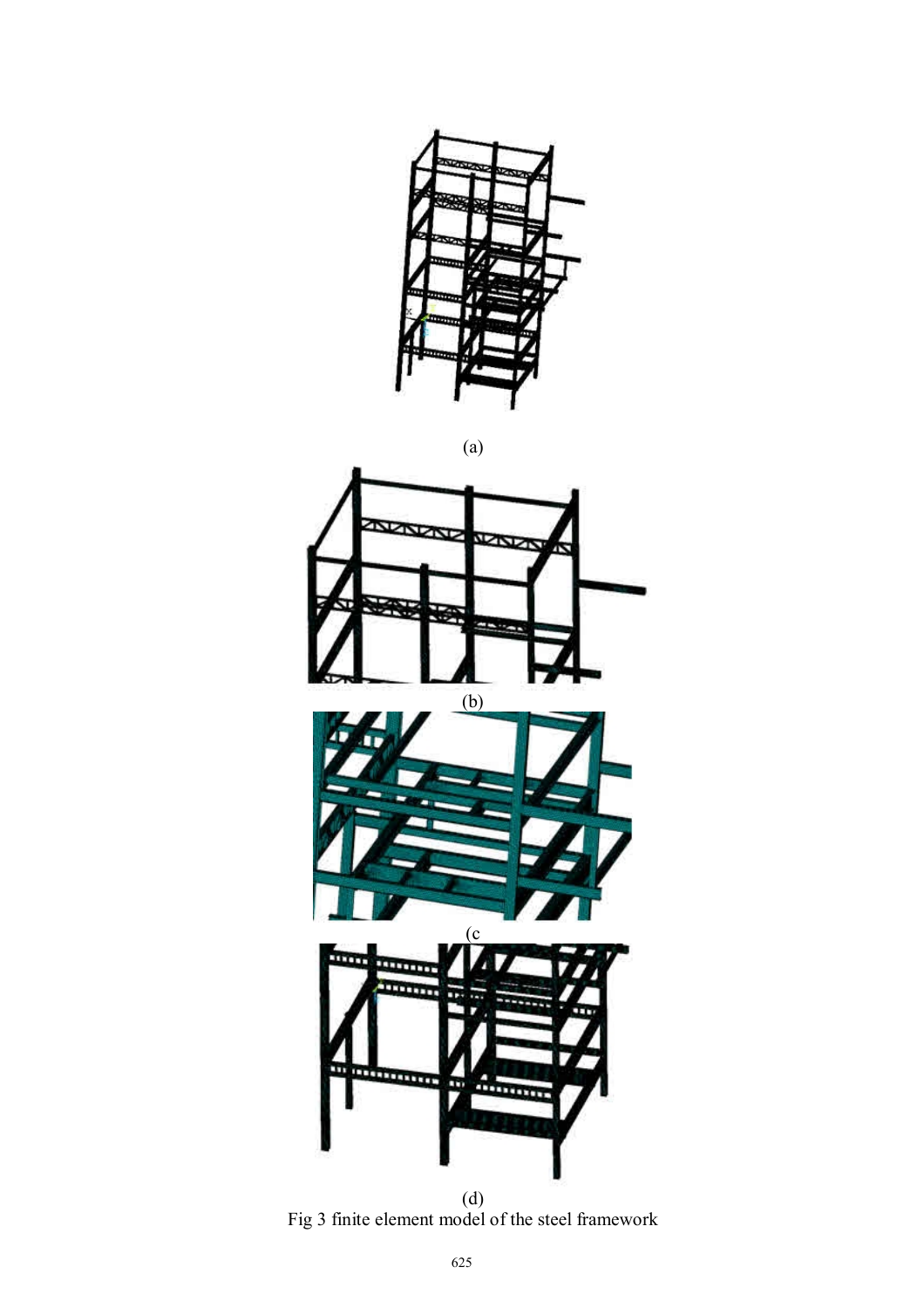

(d)

Fig 4 the entire contour of Von Mises stress of the steel framework

Static analysis was executed by finite element software. The entire contour of Von Mises stress of the steel framework was shown in Figure 4. As shown in Figure 4, the maximum value of Von Mises stress was 102.9MPa, and the maximum deflection was 9.6mm. Since the material of these